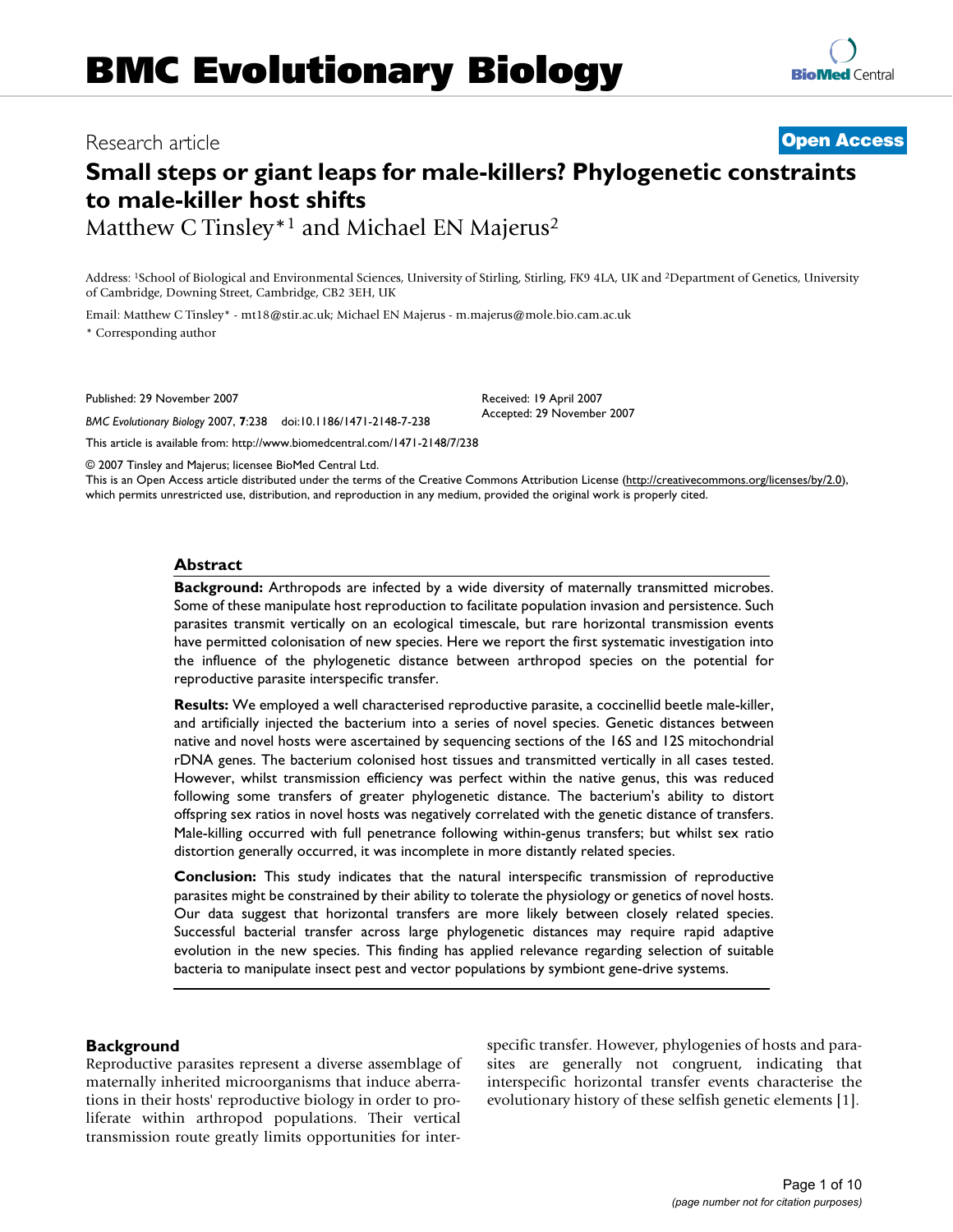Two different modes of reproductive parasitism exist that aid the maintenance of these microbes in host populations. Some maternally inherited parasites bias host progeny sex ratios in favour of female offspring, through which they then achieve transmission (by feminization, parthenogenesis induction or male-killing); others modify sperm of infected males, in order to reduce the fitness of the uninfected females with which they mate (cytoplasmic incompatibility) [2]. Whilst *Wolbachia* is the best known, a variety of other microbial taxa has also evolved to manipulate arthropod reproduction, including microsporidia, gamma proteobacteria and members of the genera *Cardinium*, *Rickettsia* and *Spiroplasma* [2-5].

Individual symbioses between reproductive parasites and host species are generally short-lived relative to the speciation rate of hosts [6,7] (although exceptions exist [8]). Transience may be due to host resistance evolution [9] or alternatively some sex ratio distorters risk driving host extinction due to male shortage [10]. Long term persistence of parasite lineages therefore demands horizontal transfer to exploit new host species. It seems logical that horizontal transfer should be more common within species than between them. Nevertheless strong linkage disequilibrium usually exists between bacterial strains and host mitochondrial DNA, indicating that intraspecific horizontal transfer is exceptionally rare [11-14]; opportunities for transmission between species must thus be highly restricted. One exception is the close ecological contact between parasitoids and their hosts, which may facilitate transfer between wasps following oviposition in a common host [15,16] and between host and parasitoid [17,18].

Three potential routes exist for a species to acquire a reproductive parasite infection: direct transfer of infective material, introgressive hybridisation or co-speciation of host and bacterium. Phylogenetic studies indicate that the majority of symbioses originate from infective transfer: bacterial strains are usually considerably more closely related to each other than are their hosts [6,19,20]. However, such studies cannot generally distinguish whether transfer occurred directly between two hosts, or if unstudied intermediate species were involved (but exceptions are known [18]). Although rare, cases exist where high recent host speciation rates have enabled host-parasite co-speciation [8]. Furthermore, hybridisation between closely related hosts has permitted introgression of *Wolbachia* in at least two cases and may be responsible for others [12,21]. Whatever the transmission route, phylogenetic studies reveal that closely related reproductive parasite strains may specialise on closely related arthropod species; either reflecting symbiont adaptation to similar hosts or the frequency of horizontal transmission opportunities [6,22]. Once a reproductive parasite has infected a novel

host, the probability of invasion will be determined by its ability to induce a reproductive phenotype, its vertical transmission efficiency and its virulence in the new species.

An increasing number of studies report experimental interspecific transfers of *Wolbachia* and other symbionts [23-28]; most of these transfers have been intra-generic. Transfection of the *Drosophila simulans* cytoplasmic incompatibility (CI) strain *w*Ri into *D. melanogaster* and parthenogenesis inducing (PI) *Wolbachia* within the *Trichogramma* genus both resulted in maternal transmission and expression of the original phenotype [23,25]. Hostshifts of increasing phylogenetic distance have had variable success. Whilst the *D. simulans w*Ri strain transmitted and induced CI in *Aedes albopictus*, a PI *Wolbachia* from *Muscidifurax uniraptor* transmitted but induced no phenotype in *D. simulans* [24,29]. Experimental transfer of *Drosophila* SROs (male-killers) generally led to establishment in other *Drosophila* species; however, in some cases malekilling ability was reduced and maternal transmission unstable [27].

The experimental transfer of reproductive parasites between host species is of practical as well as evolutionary interest. Due to their ability to spread deterministically through host populations, microbes such as *Wolbachia* have been proposed as potential gene drive systems to control insect pest population sizes and manipulate vector competence [30,31]. In addition to genetically engineering the symbionts concerned, such techniques may require infection of target species with well characterised bacterial strains from other hosts. Some successful transfers to vector species have recently been reported [32] but others have had less promising results [26].

There is phylogenetic evidence for horizontal transfer of bacteria between both closely and distantly related host species and an increasing number of reports demonstrating experimental transfection. However, only a minority of studies have attempted transfers outside the native genus and systematic research to investigate the effect of phylogenetic distance on the success of experimental infections is lacking. It also seems likely that there is a publication bias towards reports of successful transfection studies.

This study tested the hypothesis that increasing phylogenetic distance between native and novel hosts decreases the likelihood of reproductive parasites colonising a new species. The *Spiroplasma* male-killer of the coccinellid beetle *Adalia bipunctata* was employed because it has previously been demonstrated to transfer repeatably by injection [33]. The bacterium was injected into pupae of seven novel coccinellid species. Within the *Adalia* genus it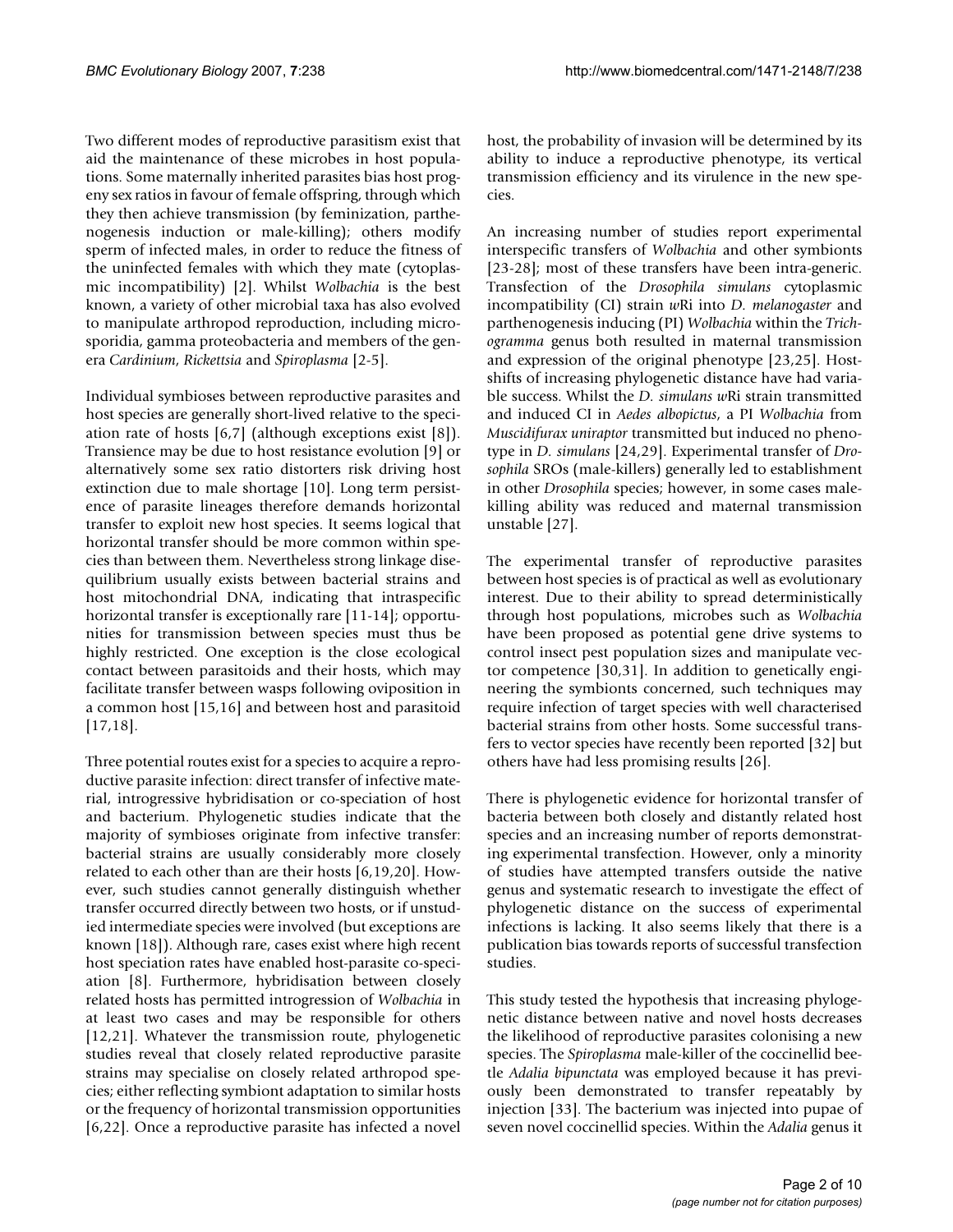was injected into both the native host *A. bipunctata* and its sister species *A. decempunctata*. We transfected five species outside the *Adalia* genus but within the Coccinellinae subfamily: *Coccinella septempunctata*, *Harmonia quadripunctata*, *Anisosticta novemdecimpunctata*, *Calvia quatuordecimguttata* and *Propylea quatuordecimpunctata*. We also injected *Exochomus quadripustulatus*, which lies in the Chilocorinae subfamily [34]. Finally, we injected the nonmale-killing *Spiroplasma* symbiont of the aphid *Acyrthosiphon pisum* [35] into *A. bipunctata*. In each case three questions were investigated: could the bacterium establish an infection, could it transmit trans-ovarially and did it kill males in the novel host?

### **Results**

### *Phylogenetic relationships between host species*

We produced 661 bp of 16S and 396 bp of 12S mitochondrial rDNA sequence; of the 1057 sites in our dataset, 386 were variable and 200 parsimony informative. The neighbour joining tree produced (Figure 1) broadly confirmed existing phylogenetic positions based on morphological characters [34].

#### *Parental Lines*

The female parents of all species from which recipient pupae for injection were derived produced offspring sex ratios not significantly different from equity (Fisher exact tests for all 19 parents,  $P > 0.18$ ). Negative PCR results demonstrated that no parents were infected by the bacterial taxa *Spiroplasma*, *Rickettsia*, *Wolbachia* or Flavobacteria.

#### *Adalia genus transfers*

In total 33 *A. bipunctata* control females that had been injected with their native *Spiroplasma* were bred. They produced no male offspring (Figure 2). Mean progeny per line was 37.5 (range 4 – 95); in all, 1239 females resulted. Matriline sex ratios differed significantly from equity in 28 cases (Fisher exact test, Bonferroni corrected for 33 multiple comparisons). All females laying substantial numbers of eggs had hatch-rates below 50% (mean = 0.32) indicating that male-killing was taking place (Figure 3). An  $F_1$ female from each line was confirmed infected with *Spiroplasma* by PCR. The microinjection technique was thus both effective and replicable; infectivity of all homogenate samples used to inject novel species was confirmed.

Complete male-killer expression also occurred in *A. decempunctata* transfected lines. Sixteen females were bred, which all solely produced female offspring, 480 in total (Figure 2). Mean offspring number per line was 30.0 (range 4 – 48), 14 progeny sex ratios differed significantly from equity (Fisher exact test, Bonferroni corrected for 16 multiple comparisons). Low hatch rates were again recorded (mean = 0.27) and one offspring from each female was demonstrated *Spiroplasma* infected by PCR.

#### *Inter-genus transfers*

PCR tests at least six weeks after injection detected *Spiroplasma* infections in 100% of the parental females for all six species outside the *Adalia* genus (total n = 70; n per species 8 – 15). The bacterium therefore survived and replicated in these novel hosts. However, inter-genus transfers generally resulted in incomplete sex ratio distortion



#### Phylogenetic relationships of th **Figure 1** e coccinellid beetle species, derived from a combined 16S and 12S mitochondrial rDNA dataset

**Phylogenetic relationships of the coccinellid beetle species, derived from a combined 16S and 12S mitochondrial rDNA dataset**. Tree estimation procedures are described in methods. The results of 1000 bootstrap resampling replicates are given next to branches, branch lengths are proportional to genetic distance (base substitutions per site, see scale bar). *Tribolium castaneum* is included as an outgroup.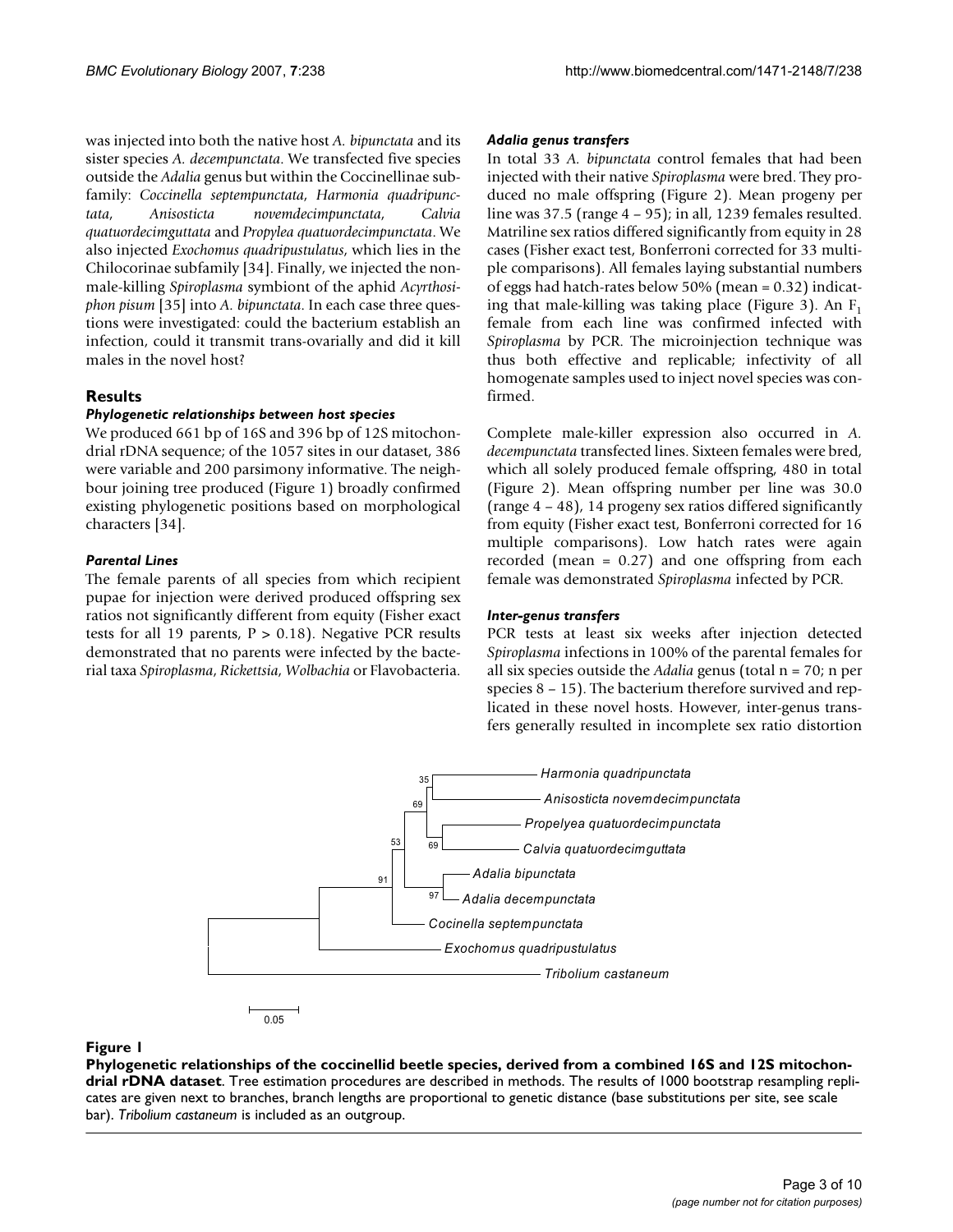

**Offspring sex ratios produced by females of each species injected with the** *A. bipunctata Spiroplasma* **malekiller**. Average proportions of female and male offspring are represented by black and grey shading respectively. Species bars are shown in order of increasing genetic distance from *A. bipunctata* (left to right). Number of matrilines and total number of offspring per species are given above each bar. The results of Fisher exact tests for the significance of sex ratio deviations away from equity are indicated above bars by asterisks. *Coccinella septempunctata* females produced no offspring.

and impaired vertical transmission. These factors could not be assessed in *C. septempunctata* for which all females (n = 13) injected with the *Spiroplasma* were sterile (see below). In total, across the five remaining species 27 fertile females produced 334 offspring, 66% were female. All species exhibited significantly female-biased sex ratios except for *E. quadripustulatus* (Figure 2). Many females of the five species displayed low egg hatch rates, fecundity and survivorship. However, except in *C. septempunctata*, a considerable proportion of eggs hatched or reached late embryonic development (became grey); thus low hatch rates did not result from infertility and were indicative of male-killing (Figure 3). Pooling across species, sex ratio distortion was significantly impaired in females outside the native genus (mean sex ratio =  $0.26 \pm 0.05$  SEM, n =

27) in comparison to transfers to congeneric *A. decempunctata* hosts (mean sex ratio =  $0.0 \pm 0.0$  SEM, n = 16) (Wilcoxon  $W_{(n = 27, 16)} = 208$ ; P < 0.001). Furthermore, a significant positive correlation between mean offspring sex ratio and genetic distance of transfection existed across species, indicating that progressively more distant host shifts reduced the degree of sex ratio distortion the bacterium achieved (Figure 4a)  $(r_{s(n = 6)} = 0.829; P < 0.042)$ .

*Spiroplasma* transmission rates in novel host-parasite associations were assessed by PCR (Table 1). Vertical transmission was perfect in *A. bipunctata* and *A. decempunctata*. However, only in two of the five fertile species outside the *Adalia* genus (*A. novemdecimpunctata* and *E. quadripustulatus*) did all offspring inherit the bacterium. *Calvia quatuor-*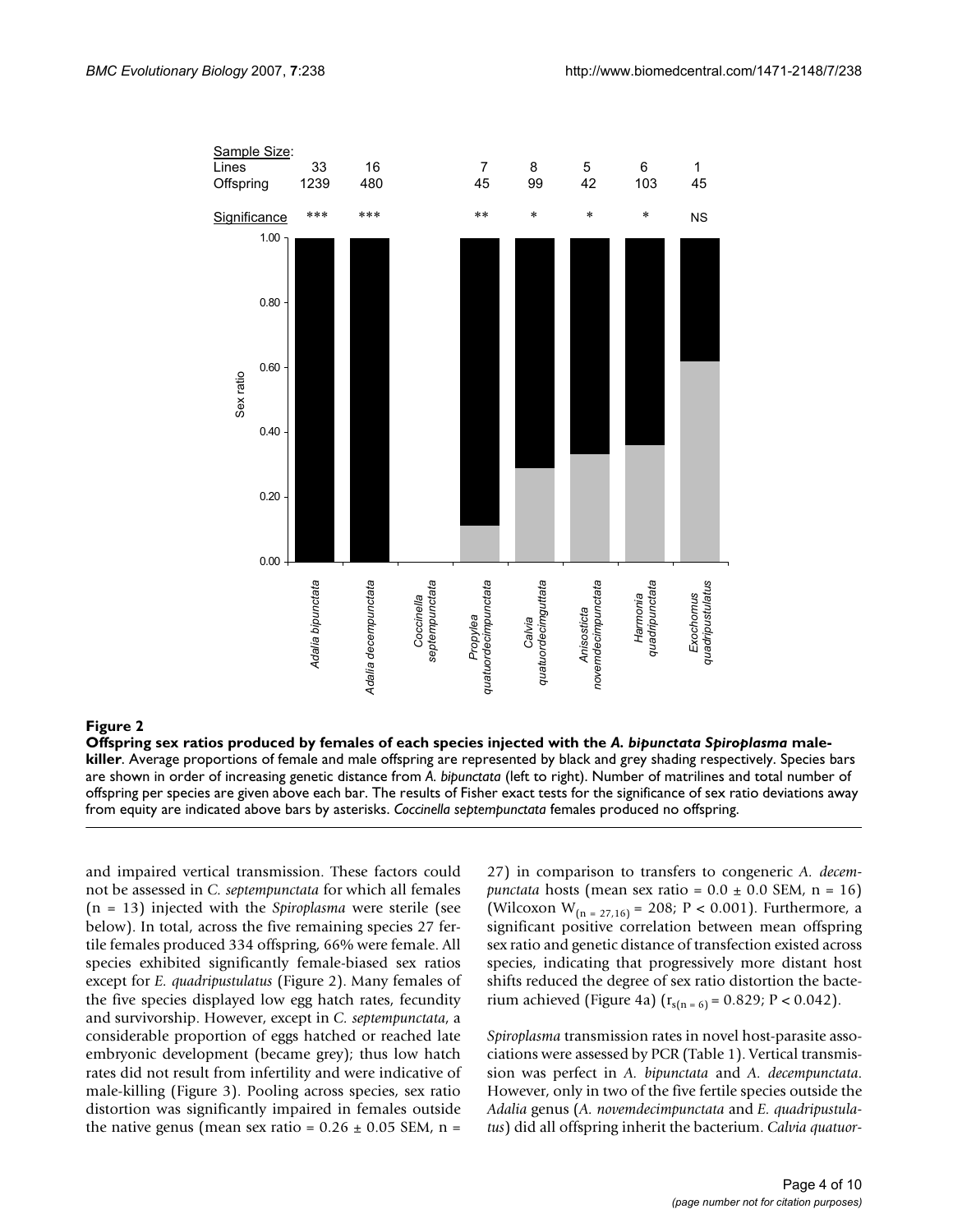

#### Hatch rates of eggs laid by fema **Figure 3** les of the species injected with the *A. bipunctata Spiroplasma* male-killer

**Hatch rates of eggs laid by females of the species injected with the** *A. bipunctata Spiroplasma* **male-killer**. Average proportions of eggs that hatched are shown by black bars. Proportions of unhatched eggs are divided between those that showed no signs of embryonic development (in white) and those that became grey and died shortly before hatching (in grey). Species bars are shown in order of increasing genetic distance from *A. bipunctata* (left to right). Number of matrilines and total number of offspring per species are given above each bar.

*decimguttata* females behaved inconsistently: three females transmitted the *Spiroplasma* to all offspring tested (16 females, 1 male), whereas five females transmitted it to none (20 females, 14 males). *Harmonia quadripunctata* females were similarly variable: one female produced a significant sex ratio bias of 0.17 ( $n = 18$ ) and transmitted to all offspring tested (7 females, 1 male), whereas another whose sex ratio was  $0.47$  (n = 53) transmitted to only 19% of progeny (19 females, 23 males tested). *Propylea quatuordecimpunctata* females produced a strongly female-biased sex ratio  $(0.11, n = 45)$  but surprisingly only 15% of offspring were infected when assayed as adults ( $n = 20$ ). The bacterial transmission rate in hosts following inter-generic transfers (mean =  $0.61 \pm 0.09$ SEM,  $n = 26$ ) was significantly lower than that in congeneric *A. decempunctata* females (mean = 0.0 ± 0.0 SEM, n = 16) (Wilcoxon W<sub>(n = 26,16)</sub> = 483 P < 0.001). However,

considering all interspecfic transfections, the negative relationship between mean transmission rate and genetic distance was not significant (Figure 4b)  $(r_{s(n = 6)} = -0.213)$ ; P = 0.686). In three non-*Adalia* species (*H. quadripunctata*, *A. novemdecimpunctata* and *E. quadripustulatus*) a considerable percentage of male progeny were infected (Table 1). Pooling across all inter-genus transfers  $46\%$  (n = 72) of male offspring survived embryonic infection and carried the *Spiroplasma* as adults.

*Coccinella septempunctata* responded unusually to *Spiroplasma* injection: all females were sterile. Thirteen injected females laid eggs, however not one hatched (n = 1889, mean eggs per female 145.3). All eggs remained yellow and showed no signs of embryonic development. Each female was mated to at least two independent males to ensure male infertility was not the cause. Egg clutches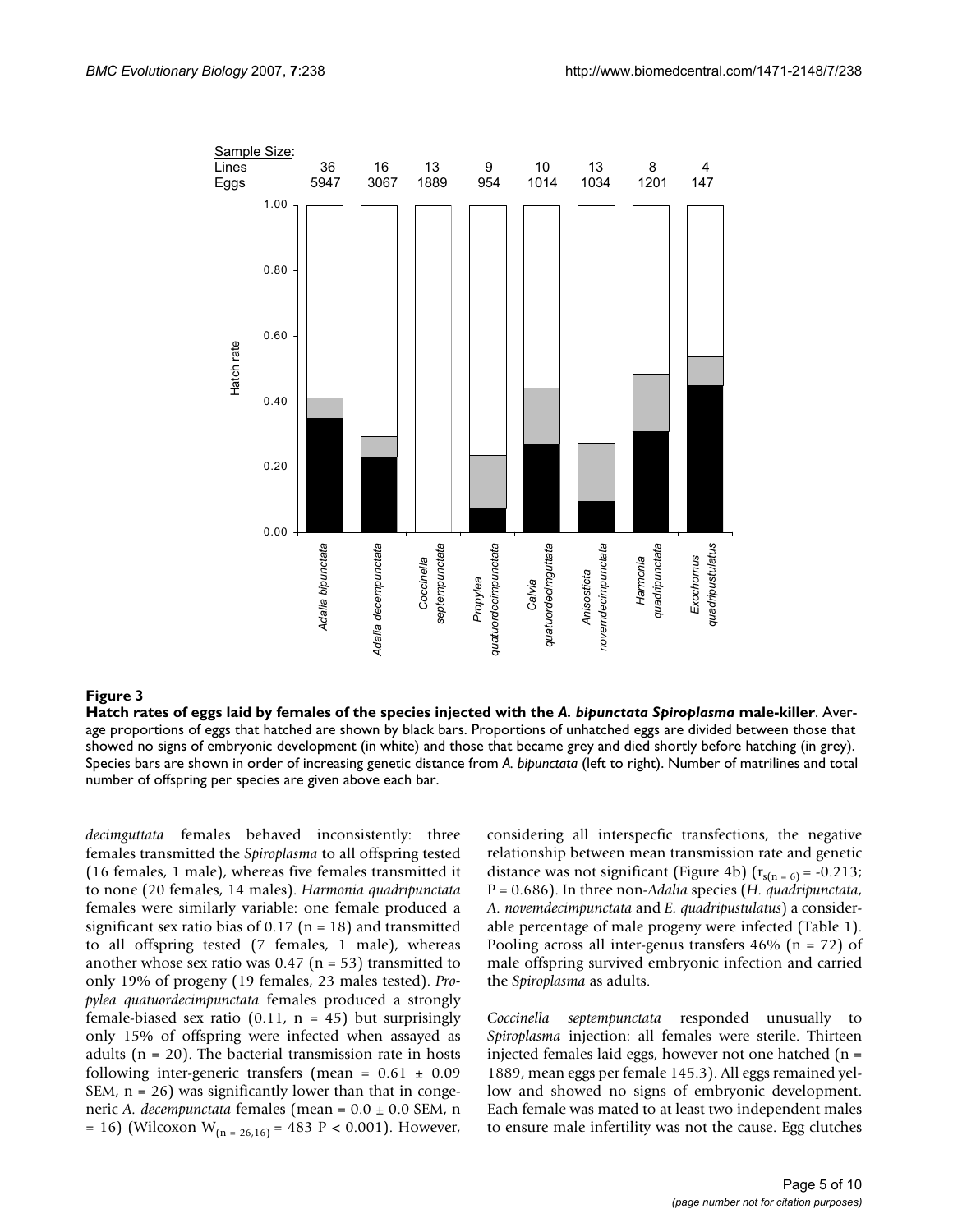**Table 1: Transmission efficiency of the** *A. bipunctata Spiroplasma*  **male-killer following injection into different coccinellid species.**

| <b>Species</b>          | N  | Females  |            | Males    |            |
|-------------------------|----|----------|------------|----------|------------|
|                         |    | Infected | Uninfected | Infected | Uninfected |
| A. bipunctata           | 33 | 33       | O          |          |            |
| A. decempunctata        | 16 | 16       |            |          |            |
| C. septempunctata       |    |          |            |          |            |
| H. quadripunctata       | 6  | 20       | 18         | ı ı      | 22         |
| A. novemdecimpunctata   | 5  | 12       |            | 12       | 0          |
| C. quatuordecimguttata  | 8  | 16       | 20         |          | 4          |
| P. quatuordecimpunctata | 6  | 3        | 4          | O        | 3          |
| E. quadripustulatus     |    | 10       |            | 9        | ŋ          |

Offspring of injected females were tested by PCR for *Spiroplasma*  infection when adults. Numbers of infected males and females from each species are shown separately. The *Adalia* species produced no males. *Coccinella septempunctata* produced no fertile eggs, but clutches did carry the bacterium. The number of matrilines from which the offspring tested were derived is shown (N).

laid by these females carried the *Spiroplasma* (n = 10). Subsequently, 14 further females were produced that had been injected with homogenate of uninfected *A. bipunctata* females. Ten were fertile (71%) with hatch rates ranging from 0.07 to 0.81. The mean hatch rates of females injected with uninfected and infected homogenate (0.29  $± 0.07$  SEM and  $0.00 ± 0.00$  SEM respectively) differed significantly (t-test, arcsin transformed data,  $t_{(\nu = 25)} = 4.41$ ; P  $= 0.002$ ).

In addition, a non-male-killing *Spiroplasma* from the aphid *Acyrthosiphon pisum* was injected into *A. bipunctata* pupae. One egg clutch was tested for *Spiroplasma* from each of 50 injected females; none was infected. These 50 females were all similarly uninfected when they were killed and tested by PCR at least 5 weeks post-injection. Four individuals tested within two days of injection shortly after pupal emergence were all positive.

#### **Discussion**

This study investigated the host specificity of a reproductive parasite, the male-killing *Spiroplasma* of the coccinellid beetle *Adalia bipunctata*. We injected it into seven novel species and investigated bacterial transmission and sex ratio distortion. We tested the hypothesis that the phylogenetic distance between native and potential novel species has constrained host-shifts during male-killer evolution. The full male-killing phenotype was retained following transfers within the native genus, but in more distantly related species inefficient transmission or incomplete sex ratio distortion occurred.

Across every species tested injections always established an infection; bacteria were thus consistently able to survive the immune response associated with host injury and interact with cells in novel species. *Wolbachia and*



#### **Figure 4**

**Relationship between host shift genetic distance and bacterial traits in novel species**. Figure 4a – the relationship between interspecific transfer distance and the degree of host offspring sex-ratio distortion achieved by the male-killer (proportion male); the correlation is significant (see text). Figure 4b – the relationship between host shift genetic distance and vertical transmission to host offspring (proportion infected); the correlation is not significant (see text). Data points represent means for each species. A least squares best fit line fitted through the origin (4a) and through 1.0 (4b) is shown for each graph. All interspecific transfections are represented apart from *C. septempunctata* (for with no offspring resulted): brown, *A. decempunctata*; blue, *P. quatuordecimpunctata*; green, *C. quatuordecimguttata*; red, *A. novemdecimpunctata*, black; *H. quadripunctata*, orange; *E. quadripustulatus*. Error bars show standard errors, where no bar is visible variance was zero (apart from *E. quadripustulatus* for which n = 1).

*Spiroplasma* reproductive parasites do not naturally stimulate their hosts' immune systems, but *Spiroplasma* densities do fall following artificial immune challenge [36,37]. This male-killer was therefore probably able to maintain immune evasion in novel hosts. Immune evasion may be aided if bacteria reside permanently or at times within host cells, where the antimicrobial response does not operate. The failure of the inter-order transfer of the nonmale-killing *A. pisum* symbiont suggests that *Spiroplasma* tolerance to novel host environments is not without limit.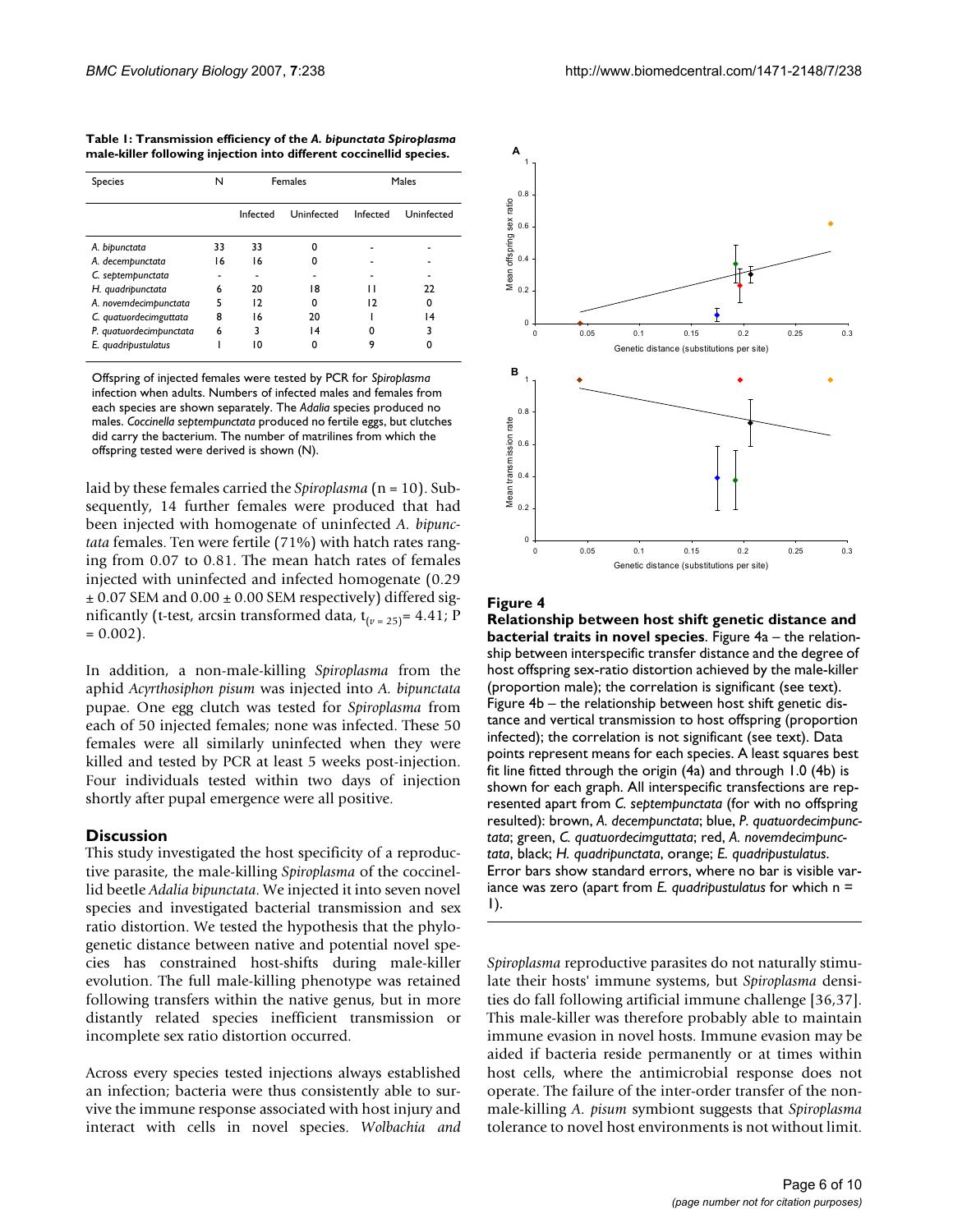Bacteria were detected in eggs and offspring of all novel species following interspecific transfer between coccinellids. Thus no qualitative constraint to trans-ovarial transmission exists at this phylogenetic level. Bacterial transmission in novel species suggests absence of very tight specificity in the molecular interactions required, or considerable evolutionary conservation of the host molecules exploited. However, the efficiency and consistency of maternal inheritance did vary between species. Whilst transmission was perfect in *A. bipunctata* and *A. decempunctata*, in some cases outside the native genus it was reduced. Overall there was no consistent correlation between host-shift genetic distance and transmission rate; indeed no uninfected offspring were detected in two of the more distantly related species *A. novemdecimpunctata* and *E. quadripustulatus*.

The *Spiroplasma* maintained an ability to distort sex ratios following all inter-specific shifts across the native subfamily (Coccinellinae). However, as genetic distance of the novel host increased the degree of sex ratio distortion achieved by the bacterium fell. Whilst male-killing did occur outside the *Adalia* genus, in most other species infected males were produced. Therefore, in some cases, whilst the bacterium did transmit, male-killing failed. To distort sex ratios male-killers must interact with host sex determination mechanisms or male-specific gene products [38] and also be present in high enough density to kill male embryos [39,40]. It is possible that bacterial density in distantly related species was lower than in the native host, as has been reported following other interspecific transfections [23,41]. If correct, this hypothesis could explain the variable and reduced transmission rates as well as inefficient male-killing observed in some novel hosts. Phylogenetic variation in the molecules used to detect or kill males (such as sex determination pathways) may provide a further explanation for low male-killing penetrance in novel species. Male-killers require the ecological advantage provided by male embryo death to spread in host populations [42], therefore incomplete sex ratio distortion (due to low transmission or inefficient male-killing) would inhibit invasion of novel host species.

We did not set out to investigate the virulence of this bacterium in novel species. However, we found all *C. septempunctata* hosts were sterile following injection of the *Spiroplasma*. It is possible this resulted from specific pathogeneic effects of infection, or an inability of the bacterium to selectively kill only male embryos in this species. Strong selection acts on vertically transmitted parasites to reduce virulence costs on their hosts [43]. Future studies might assess pathogenic effects of reproductive parasites following host shifts (eg [41]). Increased virulence would

represent another factor reducing the probability of population invasion following interspecific transfers.

Our study has assessed the average performance of a reproductive parasite in a panel of novel host species. There was variation in male-killing and transmission between individuals in most transfected species. It therefore remains possible that infections that kill males and transmit efficiently may occasionally establish following transfers beyond the genus level. Such events, however rare, might provide opportunities for parasites to successfully invade. In addition, we have not assessed transmission and sex ratio distortion past the  $F_1$  generation. Nevertheless, our data provide controlled comparisons of the likelihood of reproductive parasites retaining high fitness and establishing in a population following host shifts. A previous study transferred *A. novemdecimpunctata*'s native male-killing *Spiroplasma* into *A. bipunctata* and also reported incomplete male-killing [20]. Therefore our data might have general relevance beyond this particular male-killing parasite. The manipulations of reproductive parasites employing other phenotypes may well be adversely affected by host shifts in a similar phylogenetically dependent manner.

We have demonstrated clear phylogenetic constraints to the interspecific movement of a male-killing bacterium. Molecular studies suggest that natural reproductive parasite host-shifts have occurred more frequently between closely related hosts [6,22]. The present data indicate this may be the result of similarity in host physiology or genetics. Given molecular evidence that closely related bacterial strains do infect distantly related species [19,20], we propose two scenarios for horizontal interspecific movement. Firstly, male-killers may make phylogenetically 'small steps' with relative ease whilst retaining efficiency of the original reproductive manipulation. Secondly, if phylogenetic 'giant leaps' occur, then persistence in novel hosts may require rapid bacterial evolution to improve sex ratio distortion, transmission or virulence.

One widely discussed application for bacterial reproductive parasites is in the control of insect pest or disease vector populations [30,44,45]. Releases of CI *Wolbachia* strains might be used to reduce pest species population sizes [31,46]. Alternatively, the invasive nature of CI *Wolbachia* might be exploited to drive trans-genes conferring refractoriness to human disease transmission through insect vector populations [30]. The technical and practical aspects of these techniques have yet to be fully resolved. However, most require the introduction of well characterised symbionts into the target species. Such experimental transfers have indeed been achieved (eg [32]). Nevertheless our study emphasises that except in the case of small phylogenetic steps, ensuring high bacterial transmission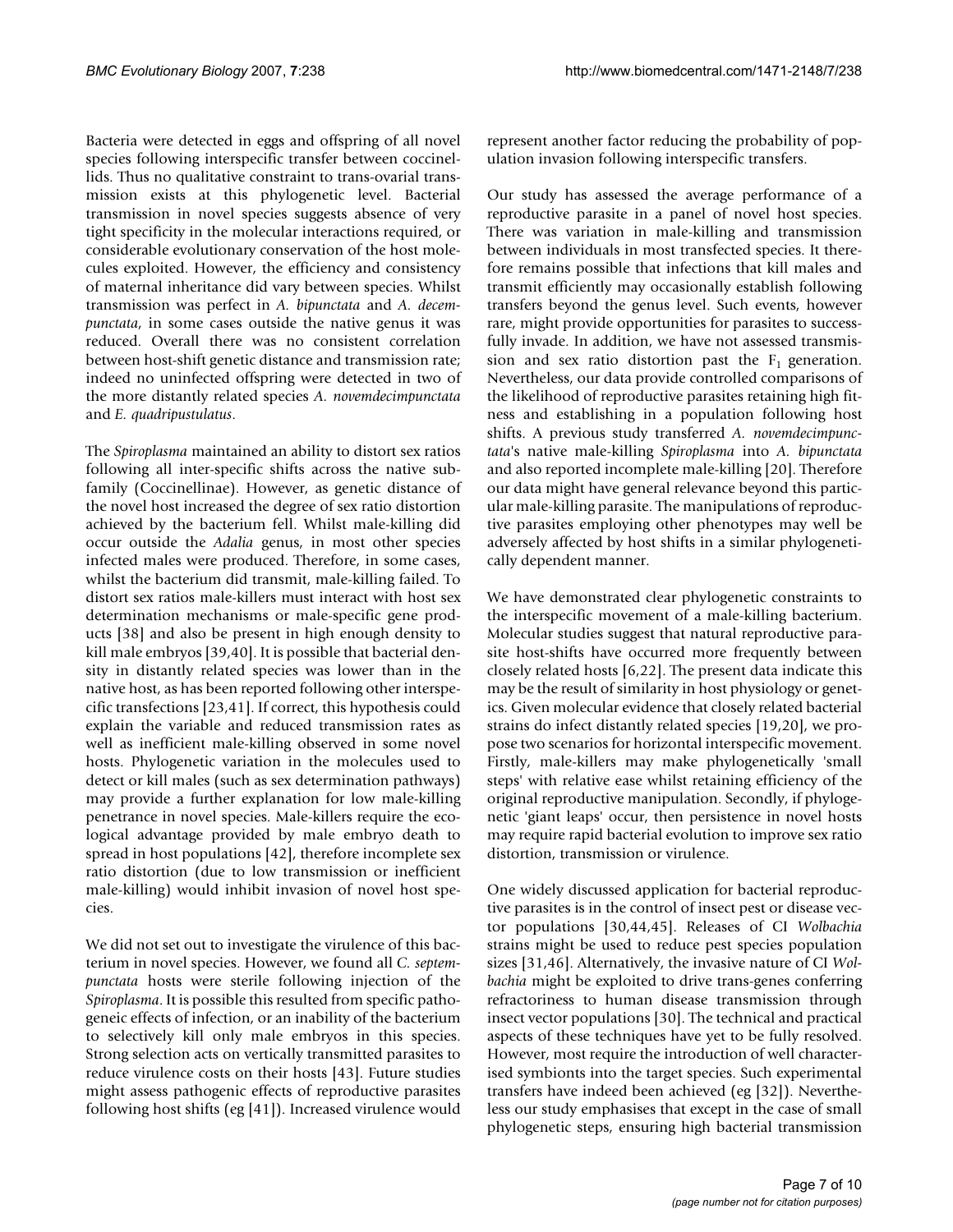fidelity and phenotype retention in field conditions may be a considerable challenge. Engineering native infections of the species concerned may be more generally successful than introducing novel bacteria.

### **Conclusion**

This study indicates that constraints of host physiology or genetics have limited opportunities for successful horizontal transfers during reproductive parasite evolution. We demonstrated that the *Adalia bipunctata* male-killing *Spiroplasma* was only able to maintain full transmission and offspring sex ratio distortion after being injected into hosts within the native genus; more distant transfers resulted in low-fitness infections. Reproductive parasites thus exhibit a considerable degree of evolutionary specialisation on their natural host. Host-shift genetic distance was significantly correlated with sex ratio distortion ability but its relationship with transmission rate was inconsistent and not significant. This finding suggests the possibility that the reproductive manipulations of these parasites may be more generally sensitive to host shifts than their transovarial transmission. Our data offer experimental support for phylogenetic studies which indicate that host-shifts are relatively frequent between closely related species.

#### **Methods** *Ladybird Material*

Donor individuals were *A. bipunctata* females carrying this species' native male-killing *Spiroplasma*, which displays perfect vertical transmission in the laboratory and has previously been shown infective by injection [33]. Donors were  $F_1$  progeny of parents collected in Stockholm. Novel recipient species were all collected close to Cambridge, UK. Offspring of field collected females were reared in the laboratory to pupal stage using standard techniques [47]. Parental females of each species from which recipient pupae were derived were assayed by PCR for the presence of any known coccinellid sex ratio distorting bacteria (see below) and offspring sex ratios were recorded to ensure that they were equitable in the generation prior to injection. *Adalia bipunctata* is host to at least three other malekillers, a *Rickettsia* and two strains of *Wolbachia* [48,49], furthermore *A. decempunctata* carries a male-killing *Rickettsia* [50], *A. novemdecimpunctata* carries a male-killing *Spiroplasma* [20] and *H. quadripunctata* has a male-killing flavobacterium (Majerus unpublished). None of these symbionts was present in any recipient pupae.

#### *Spiroplasma transfection*

Injection techniques followed Tinsley and Majerus [20]. Briefly, *A. bipunctata* abdomen homogenate was prepared in 0.7% NaCl (25 μl per abdomen), then injected into recipient pupae between the second and third abdominal segments using pulled capillary needles attached to an oilfilled Hamilton syringe. The volume injected was standardised according to recipient pupal size: 0.5 μl was employed for *A. novemdecimpunctata* and *P. quatuordecimpunctata*, 1 μl for *A. bipunctata*, *A. decempunctata* and *E. quadripustulatus*, 1.25 μl for *C. quatuordecimguttata* and 1.5 μl for *C. septempunctata* and *H. quadripunctata*. Homogenate infectivity was confirmed on each occasion by injection back into uninfected *A. bipunctata* pupae. Whole body homogenate of *Acyrthosiphon pisum* adults carrying their *Spiroplasma* symbiont were similarly prepared and injected into *A. bipunctata* pupae. Aphids were derived from a laboratory clone collected in Bayreuth, Germany in 2001.

After pupae eclosed, females were maintained at 21°C on a mixed diet of aphids (*Acyrthosiphon pisum*) and artificial food [47] for one month before breeding to allow bacterial replication; males were discarded. Most species were bred directly following this incubation period. However, *C. quatuordecimguttata*, *E. quadripustulatus* and most *C. septempunctata* require diapause to initiate oviposition [51] therefore females were stored in an incubator at 4–8°C (24 hr dark) for around three months before breeding. Injection caused over 50% pupal mortality, further deaths occurred between eclosion and breeding and many females failed to oviposit: several hundred pupae of each species were injected to derive breeding samples. Surviving females were fed aphids, mated and allowed to oviposit at 21°C. Egg hatch rates (proportion hatched) and progenic sex ratios (proportion male) were assessed. The significance of offspring sex ratio deviations from 1:1 was calculated using one-tailed Fisher exact tests. PCR assays were used to determine if *Spiroplasma* bacteria were present in the injected females, their eggs and their offspring.

#### *Molecular techniques*

Molecular methods followed Tinsley and Majerus [20]. In short, DNA was extracted by incubating samples in buffer containing Chelex-100 resin, DTT and Proteinase K, then used in diagnostic PCR reactions employing primers specific for the following bacterial taxa: *Spiroplasma* (MGSO – Ha-In-1 [33,52]), *Wolbachia* (wps81f – wsp691r [53]), *Rickettsia* (RSSUF – RSSUR [50]) and Flavobacteria (FL1 – FL2 [54]). Products were identified by agarose gel electrophoresis. Presence of amplifiable template was verified using mitochondrial DNA primers C1-J-2630 and TL2-N-3014 [55] and universal invertebrate ribosomal primers BD1 and 4S [56,57]; if product was lacking the sample was discarded.

For phylogenetic analysis we investigated two conserved sections from the 3' ends of the 16S and 12S mitochondrial ribosomal subunits of all host species. These were amplified using primer pairs N1-J-12585 – LR-N-13398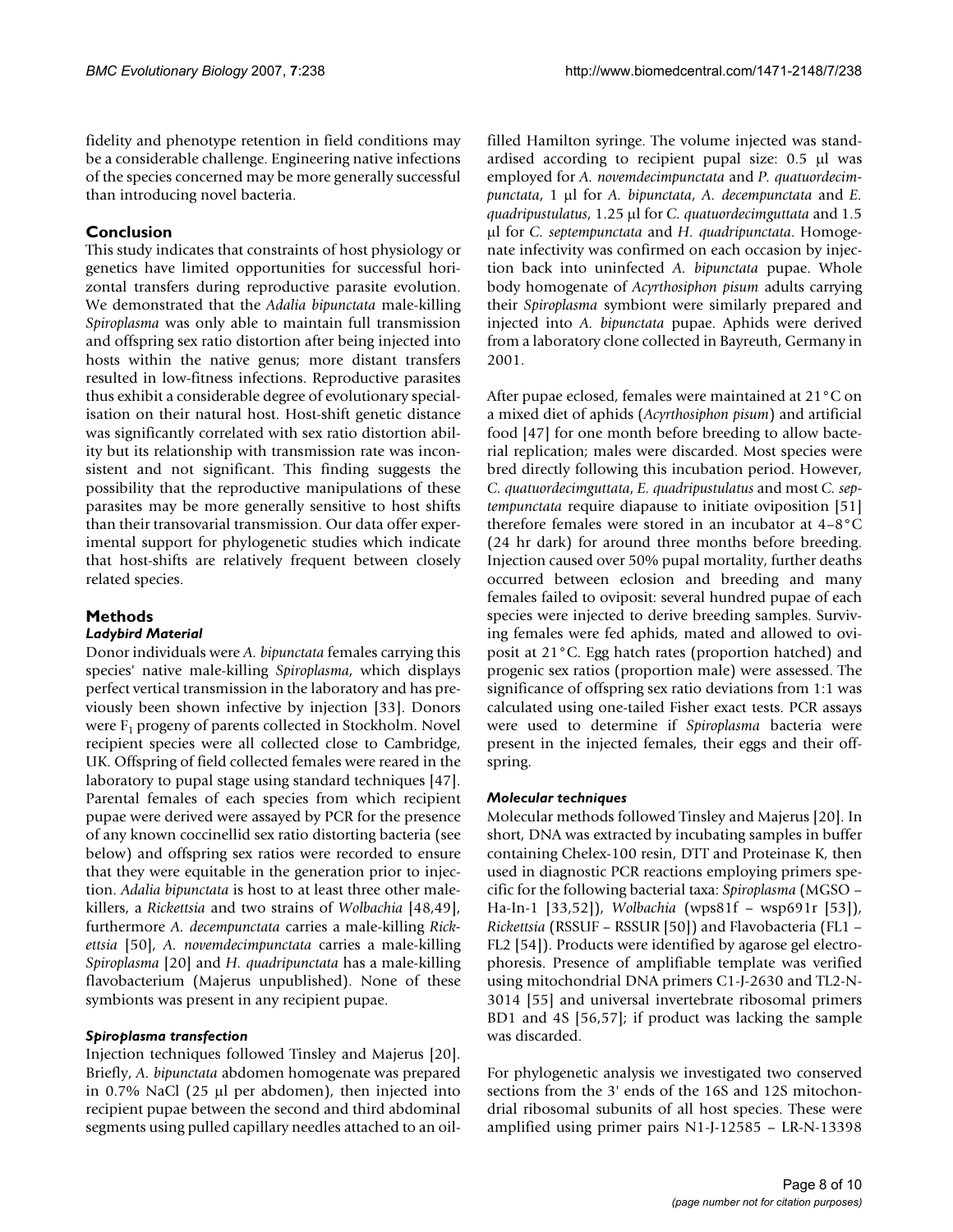(16S) and SR-J-14233 – SR-N-14588 (12S) [58]. Products were purified using Sigma GeneElute™ columns and sequenced directly using the PCR primers by MWG-Biotech (EMBL accession numbers [\[AM779598\]](http://www.ebi.ac.uk/cgi-bin/dbfetch?AM779598) – [[AM779613\]](http://www.ebi.ac.uk/cgi-bin/dbfetch?AM779613)). We discarded the data from the 3' region of the 16S fragment which spanned the 5' end of the ND1 gene and the leucine tRNA and combined the remaining sequence from the two rDNA genes. A sequence alignment was constructed using CLUSTALW and manually edited, then a tree was constructed using the neighbour joining method in MEGA version 4.0 [59] and evaluated by maximum composite likelihood, employing pair-wise gap deletion and a gamma distributed rate variation parameter of 0.255 (calculated in PAUP\* version 4.0b8 [60]). Robustness of this tree was tested by performing 1000 bootstrap replicates. Genetic distances of novel hosts from *A. bipunctata* were calculated in MEGA using the parameter options above. Correlations of the species means for bacterial transmission rate and offspring sex ratio with genetic distance were determined non-parametrically using Spearman rank tests due to non-normality of dependent variables.

#### **Authors' contributions**

MCT collected insect samples from the field, performed injections and conducted molecular work. MCT and MENM collaboratively designed the study, reared ladybirds in the laboratory and interpreted the results. MCT drafted the paper. Both authors read and approved the final manuscript.

#### **Acknowledgements**

We thank Frank Jiggins for much helpful advice and assistance and are grateful to Ian Wright and Dennis Farrington for technical support. John Sloggett and Greg Hurst provided phylogenetic advice and three anonymous referees offered valuable comments on the manuscript. The *A. pisum* clone was supplied by John Sloggett, Grit Kunert and Wolfgang Weisser. MCT was funded by a BBSRC studentship.

#### **References**

- 1. Stouthamer R, Breeuwer JAJ, Hurst GDD: **[Wolbachia pipientis:](http://www.ncbi.nlm.nih.gov/entrez/query.fcgi?cmd=Retrieve&db=PubMed&dopt=Abstract&list_uids=10547686) [microbial manipulator of arthropod reproduction.](http://www.ncbi.nlm.nih.gov/entrez/query.fcgi?cmd=Retrieve&db=PubMed&dopt=Abstract&list_uids=10547686)** *Annu Rev Microbiol* 1999, **53:**71-102.
- 2. Bandi C, Dunn AM, Hurst GDD, Rigaud T: **[Inherited microorgan](http://www.ncbi.nlm.nih.gov/entrez/query.fcgi?cmd=Retrieve&db=PubMed&dopt=Abstract&list_uids=11228015)[isms, sex-specific virulence and reproductive parasitism.](http://www.ncbi.nlm.nih.gov/entrez/query.fcgi?cmd=Retrieve&db=PubMed&dopt=Abstract&list_uids=11228015)** *Trends in Parasitology* 2001, **17(2):**88-94.
- Hurst GDD, Jiggins FM: **[Male-killing bacteria in insects: mecha](http://www.ncbi.nlm.nih.gov/entrez/query.fcgi?cmd=Retrieve&db=PubMed&dopt=Abstract&list_uids=10905965)[nisms, incidence, and implications.](http://www.ncbi.nlm.nih.gov/entrez/query.fcgi?cmd=Retrieve&db=PubMed&dopt=Abstract&list_uids=10905965)** *Emerging Infectious Diseases* 2000, **6:**329-336.
- 4. Hunter MS, Perlman SJ, Kelly SE: **[A bacterial symbiont in the](http://www.ncbi.nlm.nih.gov/entrez/query.fcgi?cmd=Retrieve&db=PubMed&dopt=Abstract&list_uids=14561283) [Bacteroidetes induces cytoplasmic incompatibility in the](http://www.ncbi.nlm.nih.gov/entrez/query.fcgi?cmd=Retrieve&db=PubMed&dopt=Abstract&list_uids=14561283) [parasitoid wasp Encarsia pergandiella.](http://www.ncbi.nlm.nih.gov/entrez/query.fcgi?cmd=Retrieve&db=PubMed&dopt=Abstract&list_uids=14561283)** *Proc Biol Sci* 2003, **270(1529):**2185-2190.
- 5. Zchori-Fein E, Gottlieb Y, Kelly SE, Brown JK, Wilson JM, Karr TL, Hunter MS: **[A newly discovered bacterium associated with](http://www.ncbi.nlm.nih.gov/entrez/query.fcgi?cmd=Retrieve&db=PubMed&dopt=Abstract&list_uids=11592990) [parthenogenesis and a change in host selection behavior in](http://www.ncbi.nlm.nih.gov/entrez/query.fcgi?cmd=Retrieve&db=PubMed&dopt=Abstract&list_uids=11592990)** Proc Natl Acad Sci U S A 2001, **parasitoid wasps.**<br>**98(22):**12555-12560.
- 6. Schilthuizen M, Stouthamer R: **[Horizontal transmission of par](http://www.ncbi.nlm.nih.gov/entrez/query.fcgi?cmd=Retrieve&db=PubMed&dopt=Abstract&list_uids=9107051)[thenogenesis-inducing microbes in Trichogramma wasps.](http://www.ncbi.nlm.nih.gov/entrez/query.fcgi?cmd=Retrieve&db=PubMed&dopt=Abstract&list_uids=9107051)** *Proc Biol Sci* 1997, **264(1380):**361-366.
- 7. Shoemaker DD, Machado CA, Molbo D, Werren JH, Windsor DM, Herre EA: **[The distribution of Wolbachia in fig wasps: correla](http://www.ncbi.nlm.nih.gov/entrez/query.fcgi?cmd=Retrieve&db=PubMed&dopt=Abstract&list_uids=12427319)[tions with host phylogeny, ecology and population structure.](http://www.ncbi.nlm.nih.gov/entrez/query.fcgi?cmd=Retrieve&db=PubMed&dopt=Abstract&list_uids=12427319)** *Proc Biol Sci* 2002, **269(1506):**2257-2267.
- 8. Marshall *IL*: [The Allonemobius-Wolbachia host-endosymbiont](http://www.ncbi.nlm.nih.gov/entrez/query.fcgi?cmd=Retrieve&db=PubMed&dopt=Abstract&list_uids=15612285) **[system: Evidence for rapid speciation and against reproduc](http://www.ncbi.nlm.nih.gov/entrez/query.fcgi?cmd=Retrieve&db=PubMed&dopt=Abstract&list_uids=15612285)[tive isolation driven by cytoplasmic incompatibility.](http://www.ncbi.nlm.nih.gov/entrez/query.fcgi?cmd=Retrieve&db=PubMed&dopt=Abstract&list_uids=15612285)** *Evolution* 2004, **58(11):**2409-2425.
- 9. Hornett EA, Charlat S, Duplouy AM, Davies N, Roderick GK, Wedell N, Hurst GD: **[Evolution of male-killer suppression in a natural](http://www.ncbi.nlm.nih.gov/entrez/query.fcgi?cmd=Retrieve&db=PubMed&dopt=Abstract&list_uids=16933972) [population.](http://www.ncbi.nlm.nih.gov/entrez/query.fcgi?cmd=Retrieve&db=PubMed&dopt=Abstract&list_uids=16933972)** *PLoS Biol* 2006, **4(9):**e283-.
- 10. Jiggins FM, Hurst GDD, Majerus MEN: **Sex ratio distorting Wolbachia cause sex role reversal in their butterfly hosts.** *Proc R Soc Lond B* 2000, **267:**69-73.
- 11. Turelli M, Hoffmann AA, McKechnie SW: **[Dynamics of cytoplas](http://www.ncbi.nlm.nih.gov/entrez/query.fcgi?cmd=Retrieve&db=PubMed&dopt=Abstract&list_uids=1468627)[mic incompatibility and mtDNA variation in natural Dro](http://www.ncbi.nlm.nih.gov/entrez/query.fcgi?cmd=Retrieve&db=PubMed&dopt=Abstract&list_uids=1468627)[sophila simulans populations.](http://www.ncbi.nlm.nih.gov/entrez/query.fcgi?cmd=Retrieve&db=PubMed&dopt=Abstract&list_uids=1468627)** *Genetics* 1992, **132(3):**713-723.
- 12. Jiggins FM: **[Male-killing Wolbachia and mitochondrial DNA:](http://www.ncbi.nlm.nih.gov/entrez/query.fcgi?cmd=Retrieve&db=PubMed&dopt=Abstract&list_uids=12750316) [selective sweeps, hybrid introgression and parasite popula](http://www.ncbi.nlm.nih.gov/entrez/query.fcgi?cmd=Retrieve&db=PubMed&dopt=Abstract&list_uids=12750316)[tion dynamics.](http://www.ncbi.nlm.nih.gov/entrez/query.fcgi?cmd=Retrieve&db=PubMed&dopt=Abstract&list_uids=12750316)** *Genetics* 2003, **164:**5-12.
- 13. Ironside JE, Dunn AM, Rollinson D, Smith JE: **[Association with host](http://www.ncbi.nlm.nih.gov/entrez/query.fcgi?cmd=Retrieve&db=PubMed&dopt=Abstract&list_uids=14640399) [mitochondrial haplotypes suggests that feminizing micro](http://www.ncbi.nlm.nih.gov/entrez/query.fcgi?cmd=Retrieve&db=PubMed&dopt=Abstract&list_uids=14640399)[sporidia lack horizontal transmission.](http://www.ncbi.nlm.nih.gov/entrez/query.fcgi?cmd=Retrieve&db=PubMed&dopt=Abstract&list_uids=14640399)** *J Evol Biol* 2003, **16(6):**1077-1083.
- 14. Jiggins FM, Tinsley MC: **[An ancient mitochondrial polymor](http://www.ncbi.nlm.nih.gov/entrez/query.fcgi?cmd=Retrieve&db=PubMed&dopt=Abstract&list_uids=16079227)[phism in Adalia bipunctata linked to a sex-ratio-distorting](http://www.ncbi.nlm.nih.gov/entrez/query.fcgi?cmd=Retrieve&db=PubMed&dopt=Abstract&list_uids=16079227) [bacterium.](http://www.ncbi.nlm.nih.gov/entrez/query.fcgi?cmd=Retrieve&db=PubMed&dopt=Abstract&list_uids=16079227)** *Genetics* 2005, **171(3):**1115-1124.
- 15. Huigens ME, Luck RF, Klaassen RHG, Maas M, Timmermans M, Stouthamer R: **[Infectious parthenogenesis.](http://www.ncbi.nlm.nih.gov/entrez/query.fcgi?cmd=Retrieve&db=PubMed&dopt=Abstract&list_uids=10821272)** *Nature* 2000, **405(6783):**178-179.
- 16. Huigens ME, de Almeida RP, Boons PAH, Luck RF, Stouthamer R: **[Natural interspecific and intraspecific horizontal transfer of](http://www.ncbi.nlm.nih.gov/entrez/query.fcgi?cmd=Retrieve&db=PubMed&dopt=Abstract&list_uids=15129961) parthenogenesis-inducing Wolbachia in Trichogramma [wasps.](http://www.ncbi.nlm.nih.gov/entrez/query.fcgi?cmd=Retrieve&db=PubMed&dopt=Abstract&list_uids=15129961)** *Proc Biol Sci* 2004, **271(1538):**509-515.
- 17. Heath BD, Butcher RDJ, Whitfield WGF, Hubbard SF: **[Horizontal](http://www.ncbi.nlm.nih.gov/entrez/query.fcgi?cmd=Retrieve&db=PubMed&dopt=Abstract&list_uids=10209097) [transfer of Wolbachia between phylogenetically distant](http://www.ncbi.nlm.nih.gov/entrez/query.fcgi?cmd=Retrieve&db=PubMed&dopt=Abstract&list_uids=10209097) [insect species by a naturally occurring mechanism.](http://www.ncbi.nlm.nih.gov/entrez/query.fcgi?cmd=Retrieve&db=PubMed&dopt=Abstract&list_uids=10209097)** *Curr Biol* 1999, **9(6):**313-316.
- 18. Vavre F, Fleury F, Lepetit D, Fouillet P, Bouletreau M: **[Phylogenetic](http://www.ncbi.nlm.nih.gov/entrez/query.fcgi?cmd=Retrieve&db=PubMed&dopt=Abstract&list_uids=10605113) [evidence for horizontal transmission of Wolbachia in host](http://www.ncbi.nlm.nih.gov/entrez/query.fcgi?cmd=Retrieve&db=PubMed&dopt=Abstract&list_uids=10605113)[parasitoid associations.](http://www.ncbi.nlm.nih.gov/entrez/query.fcgi?cmd=Retrieve&db=PubMed&dopt=Abstract&list_uids=10605113)** *Mol Biol Evol* 1999, **16(12):**1711-1723.
- 19. Dyson EA, Kamath MK, Hurst GDD: **[Wolbachia infection associ](http://www.ncbi.nlm.nih.gov/entrez/query.fcgi?cmd=Retrieve&db=PubMed&dopt=Abstract&list_uids=11920117)[ated with all-female broods in Hypolimnas bolina \(Lepidop](http://www.ncbi.nlm.nih.gov/entrez/query.fcgi?cmd=Retrieve&db=PubMed&dopt=Abstract&list_uids=11920117)tera : Nymphalidae): evidence for horizontal transmission of [a butterfly male killer.](http://www.ncbi.nlm.nih.gov/entrez/query.fcgi?cmd=Retrieve&db=PubMed&dopt=Abstract&list_uids=11920117)** *Heredity* 2002, **88:**166-171.
- 20. Tinsley MC, Majerus MEN: [A new male-killing parasitism:](http://www.ncbi.nlm.nih.gov/entrez/query.fcgi?cmd=Retrieve&db=PubMed&dopt=Abstract&list_uids=16454865) **[Spiroplasma bacteria infect the ladybird beetle Anisosticta](http://www.ncbi.nlm.nih.gov/entrez/query.fcgi?cmd=Retrieve&db=PubMed&dopt=Abstract&list_uids=16454865) [novemdecimpunctata \(Coleoptera : Coccinellidae\).](http://www.ncbi.nlm.nih.gov/entrez/query.fcgi?cmd=Retrieve&db=PubMed&dopt=Abstract&list_uids=16454865)** *Parasitology* 2006, **132:**757-765.
- 21. Narita S, Nomura M, Kato Y, Fukatsu T: **[Genetic structure of sib](http://www.ncbi.nlm.nih.gov/entrez/query.fcgi?cmd=Retrieve&db=PubMed&dopt=Abstract&list_uids=16599969)[ling butterfly species affected by Wolbachia infection sweep:](http://www.ncbi.nlm.nih.gov/entrez/query.fcgi?cmd=Retrieve&db=PubMed&dopt=Abstract&list_uids=16599969) [evolutionary and biogeographical implications.](http://www.ncbi.nlm.nih.gov/entrez/query.fcgi?cmd=Retrieve&db=PubMed&dopt=Abstract&list_uids=16599969)** *Molecular Ecology* 2006, **15(4):**1095-1108.
- 22. Jiggins FM, Bentley JK, Majerus MEN, Hurst GDD: **[Recent changes](http://www.ncbi.nlm.nih.gov/entrez/query.fcgi?cmd=Retrieve&db=PubMed&dopt=Abstract&list_uids=12144650) [in phenotype and patterns of host specialisation in Wol](http://www.ncbi.nlm.nih.gov/entrez/query.fcgi?cmd=Retrieve&db=PubMed&dopt=Abstract&list_uids=12144650)[bachia bacteria.](http://www.ncbi.nlm.nih.gov/entrez/query.fcgi?cmd=Retrieve&db=PubMed&dopt=Abstract&list_uids=12144650)** *Molecular Ecology* 2002, **11:**1275-1283.
- 23. Boyle L, O'Neill SL, Robertson HM, Karr TL: **[Interspecific and](http://www.ncbi.nlm.nih.gov/entrez/query.fcgi?cmd=Retrieve&db=PubMed&dopt=Abstract&list_uids=8511587) [intraspecific horizontal transfer of Wolbachia in Drosophila.](http://www.ncbi.nlm.nih.gov/entrez/query.fcgi?cmd=Retrieve&db=PubMed&dopt=Abstract&list_uids=8511587)** *Science* 1993, **260:**1796-1799.
- 24. Braig HR, Guzman H, Tesh RB, O'Neill SL: **[Replacement of the](http://www.ncbi.nlm.nih.gov/entrez/query.fcgi?cmd=Retrieve&db=PubMed&dopt=Abstract&list_uids=7906391) [natural Wolbachia symbiont of Drosophila simulans with a](http://www.ncbi.nlm.nih.gov/entrez/query.fcgi?cmd=Retrieve&db=PubMed&dopt=Abstract&list_uids=7906391) [mosquito counterpart.](http://www.ncbi.nlm.nih.gov/entrez/query.fcgi?cmd=Retrieve&db=PubMed&dopt=Abstract&list_uids=7906391)** *Nature* 1994, **367:**453-455.
- 25. Grenier S, Pintureau B, Heddi A, Lassabliere F, Jager C, Louis C, Khatchadourian C: **Successful horizontal transfer of Wolbachia symbionts between Trichogramma wasps.** *Proc R Soc Lond B* 1998, **265:**1441-1445.
- 26. Ruang-areerate T, Kittayapong P: **[Wolbachia transinfection in](http://www.ncbi.nlm.nih.gov/entrez/query.fcgi?cmd=Retrieve&db=PubMed&dopt=Abstract&list_uids=16895998) [Aedes aegypti: A potential gene driver of dengue vectors.](http://www.ncbi.nlm.nih.gov/entrez/query.fcgi?cmd=Retrieve&db=PubMed&dopt=Abstract&list_uids=16895998)** *Proc Natl Acad Sci U S A* 2006, **103(33):**12534-12539.
- 27. Williamson DL, Poulson DF: **The sex ratio organisms (Spiroplasmas) of Drosophila.** In *The Mycoplasmas Volume 3*. Edited by: Tully JG, Whitcomb RF. New York , Acad. Press; 1979:175-208.
- Kellner RLL: Interspecific transmission of Paederus endosym**bionts: relationship to the genetic divergence among the bacteria associated with pederin biosynthesis.** *Chemoecology* 2002, **12(3):**133-138.